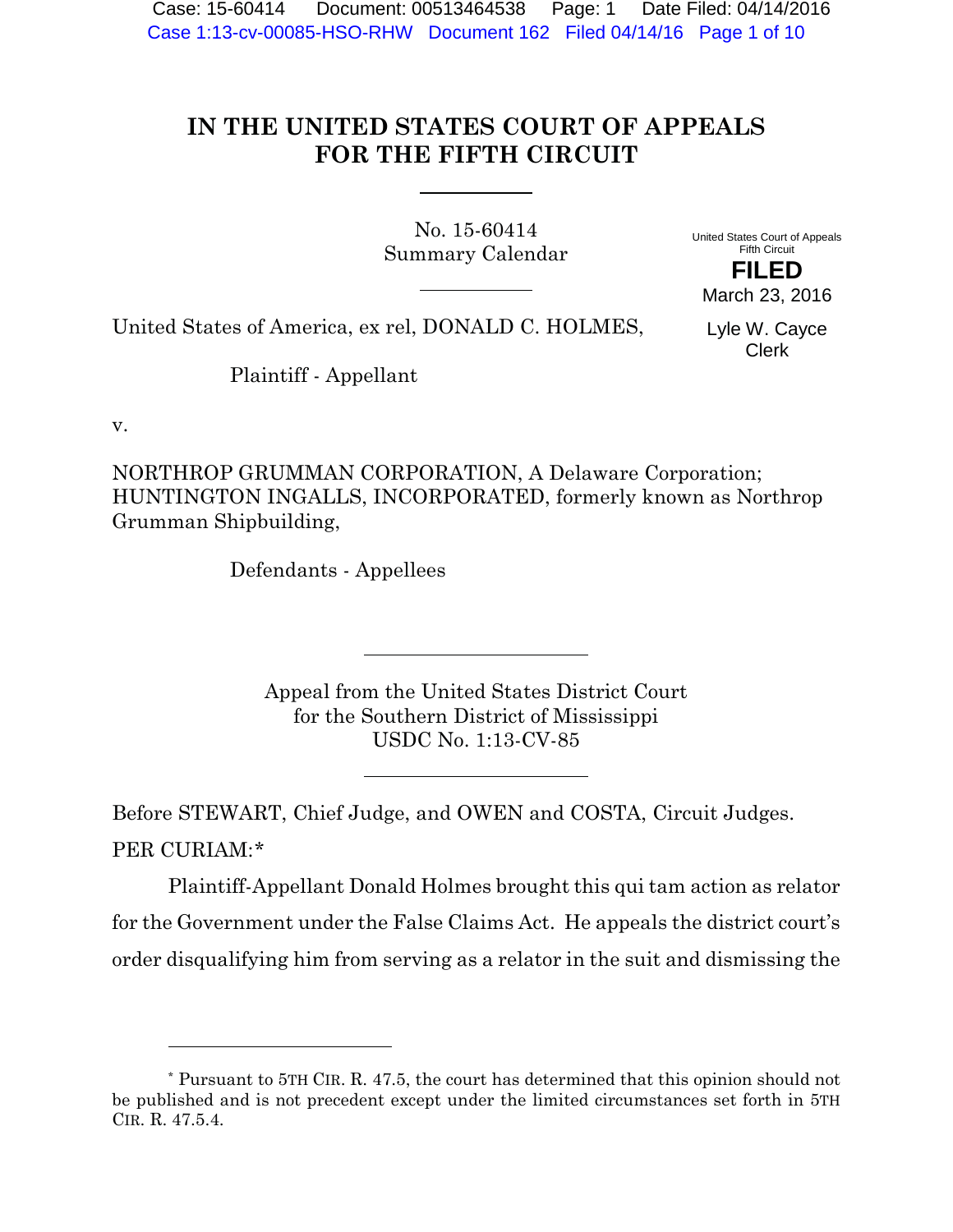case without prejudice to the Government. Because Holmes fails to raise any arguments warranting reversal, we AFFIRM.

# **I. FACTUAL AND PROCEDURAL BACKGROUND**

This dispute involves two underlying proceedings and a tangled array of related actions. And, like so many cases that have appeared in our court recently, Hurricane Katrina was the catalyst for the chain of events leading to this appeal.

Northrop Grumman Corporation ("NGC")1 is a large government contractor that, amongst other things, operates shipyards in Mississippi and Louisiana. Northrop Grumman Risk Management, Inc., insured its parent company, NGC, for certain losses related to those shipyards. A separate company, Munich Re, then provided reinsurance for NGC's covered losses. In late 2005, NGC presented a claim under its policy with Munich Re for alleged damages to several of its shipyards as a result of Hurricane Katrina. During the adjustment process, Munich Re and NGC entered into a confidentiality agreement that prohibited Munich Re and its agents from disclosing documents and information that they received from NGC. Munich Re ultimately initiated arbitration proceedings in London, England, to resolve coverage disputes under the Munich Re/NGC reinsurance policy (the "London Arbitration"). Holmes and another lawyer, Gerald Fisher, represented Munich Re in the London Arbitration.

While the London Arbitration was pending, Munich Re submitted a request with the United States Navy for documents relating to NGC. The Navy agreed to release the requested documents if an enforceable protective order was put in place. As a result, on April 6, 2010, Munich Re—represented by

<sup>&</sup>lt;sup>1</sup> For simplicity purposes, we will refer to NGC and its subsidiaries as "NGC" with the exception of one NGC's subsidiaries, Northrop Grunman Risk Management, Inc.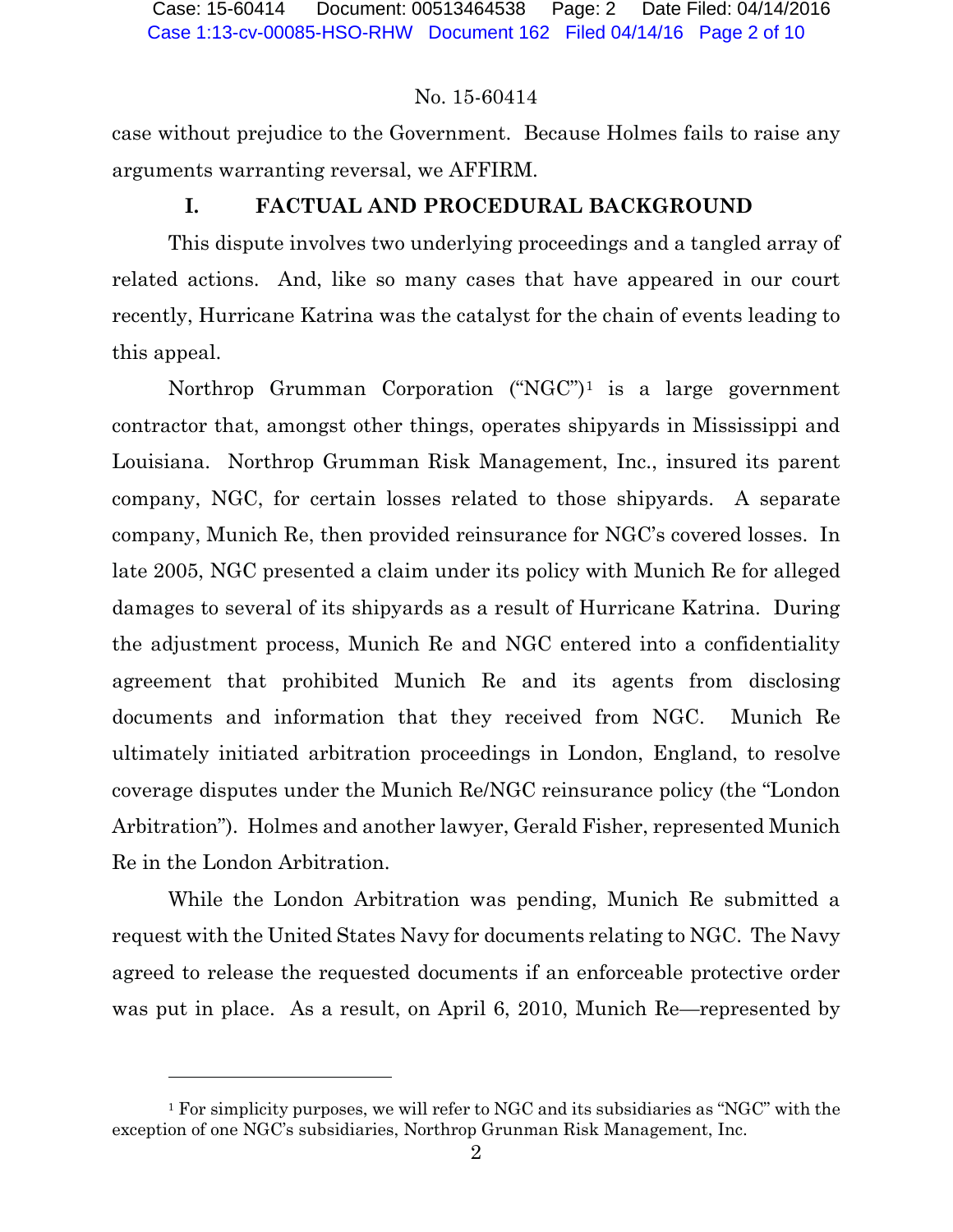Holmes and Fisher—filed a complaint in the U.S. District Court for the District of Columbia against NGC and several of its subsidiaries seeking a protective order (the "Protective Order Litigation"). In the complaint, Holmes and Fisher stated that they sought the relevant documents "in aid of private foreign arbitration only" and that they were "in no way . . . attempt[ing] to usurp the power of the arbitration tribunal" for other purposes. The complaint included a proposed protective order, which prohibited the use of the requested documents for any purpose outside of the London Arbitration.

On June 2, 2010, while the Protective Order Litigation was still pending, Holmes and Fisher filed a qui tam lawsuit against NGC and others under the False Claims Act ("FCA"). They alleged that NGC had defrauded the Navy by using government funds allocated for expenses related to Hurricane Katrina to cover cost overruns that had occurred before the storm. Amongst other things, the complaint alleged that a review of the documents that they anticipated receiving from the Navy would help prove their claim. This complaint was filed under seal pursuant to the FCA, and the suit was later transferred from the District of Columbia to the Southern District of Mississippi.

On June 18, 2010, the parties in the Protective Order Litigation stipulated to a protective order, and on June 24, 2010, the district court entered the proposed protective order (the "Protective Order" or "Order"). The Protective Order stated that any produced documents designated "Court Protected Material" would "be used or disclosed solely in the [London] Arbitration" and would "not be used in any other proceeding or for any other purpose without further order of this Court." The Protective Order further required the parties to return or destroy all protected materials at the conclusion of the London Arbitration. Despite the express terms of the Protective Order, Holmes submitted documents he received from the Navy to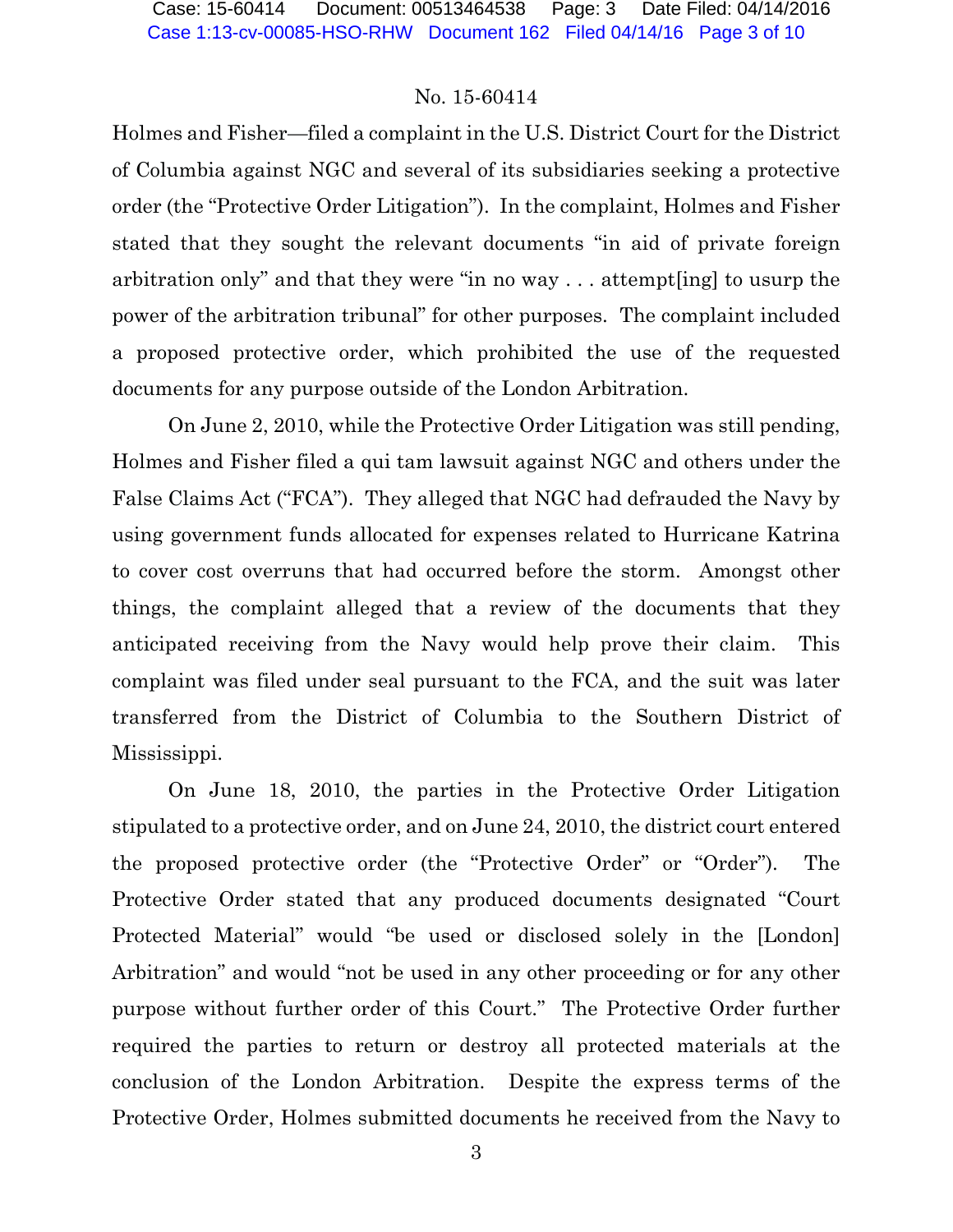the Department of Justice's Civil Fraud Division and to the district court presiding over the qui tam action.

On November 11, 2011, NGC and Munich Re settled the London Arbitration.

On December 8, 2011, the United States officially declined to intervene in the qui tam suit. In previous filings, the Government explained that it had investigated the claims, and that, amongst other things, its decision not to participate "stem[med] from serious ethical and professional responsibility concerns arising from the particular circumstances of [the] action." On August 18, 2012, Fisher also withdrew from the case when Holmes filed the operative First Amended Complaint.

In October 2013, Appellees filed a motion to disqualify Holmes from representing the United States as a qui tam relator, citing his unethical conduct in pursuing the claim. On June 3, 2015, the district court granted the motion and issued an order (1) disqualifying Holmes as a relator and (2) dismissing the case with prejudice as to Holmes, but without prejudice as to any rights of the United States. Holmes timely appealed.

#### **II. STANDARD OF REVIEW**

We review rulings on motions to disqualify for abuse of discretion. *F.D.I.C. v. U.S. Fire Ins. Co.*, 50 F.3d 1304, 1311 (5th Cir. 1995). Under this standard, we review fact-findings for clear error and review de novo the district court's application of the relevant rules of attorney conduct. *Id.* This same abuse of discretion standard applies in our review of a district court's dismissal of a complaint as a result of ethical violations. *See Salmeron v. Enter. Recovery Sys., Inc.*, 579 F.3d 787, 793 (7th Cir. 2009); *see also United States v. Quest Diagnostics Inc.*, 734 F.3d 154, 165–66 (2d Cir. 2013).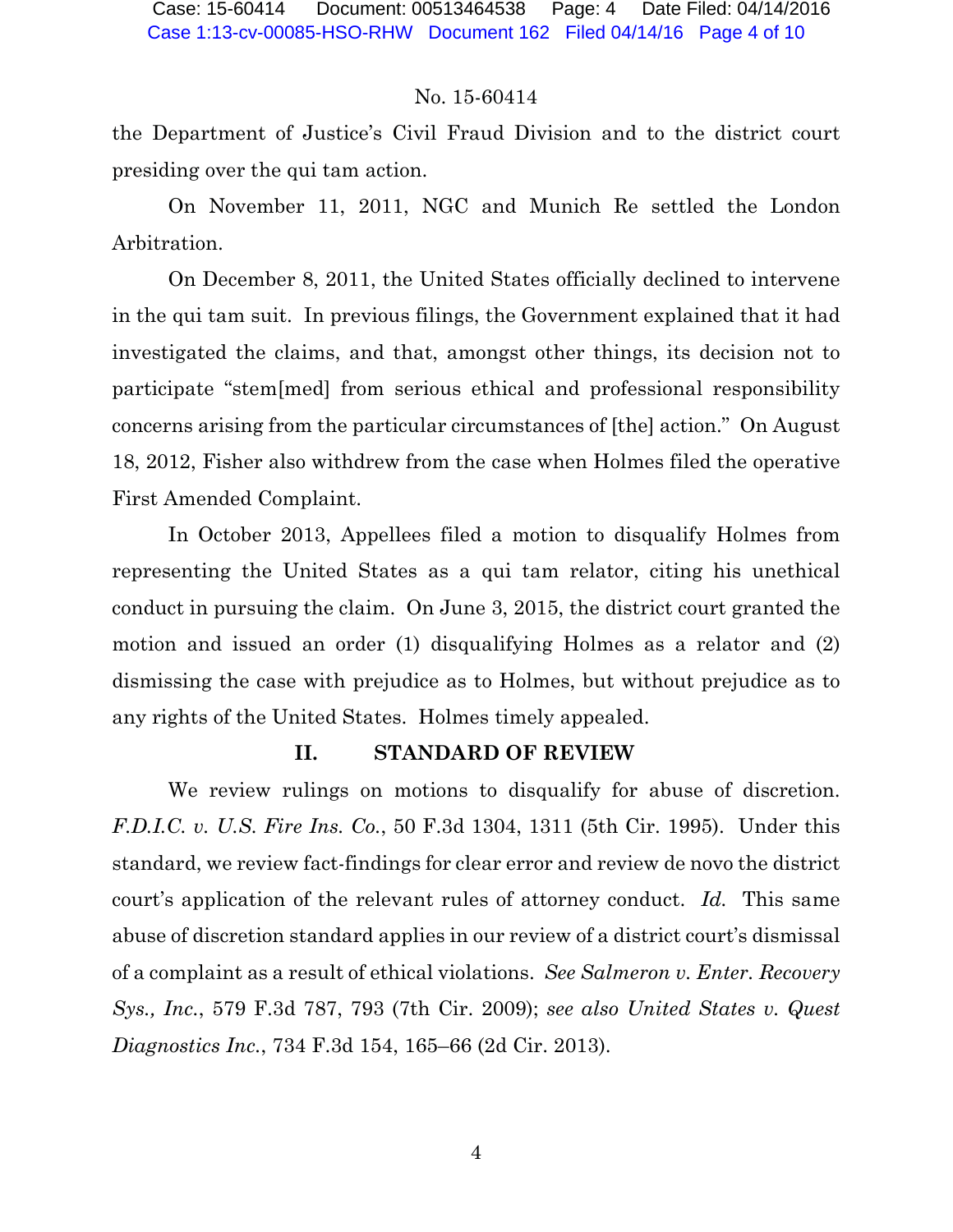#### **III. DISCUSSION**

In a thorough and detailed opinion, the district court outlined Holmes' numerous ethical violations committed in pursuit of this qui tam action. Citing the District of Columbia Rules of Professional Conduct, the Mississippi Rules of Professional Conduct, and the American Bar Association's Model Rules,<sup>2</sup> the district court persuasively explained that Holmes violated no less than four ethical duties.

The court first explained that Holmes violated his duty of loyalty by taking a position in the qui tam suit that was contrary to the interests of his client, Munich Re, in the London Arbitration. *See* ABA Model Rule 1.7(a) ("[A] lawyer shall not represent a client if the representation involves a concurrent conflict of interest."). The analysis is straightforward: in the London Arbitration, Munich Re argued that it did not owe NGC compensation for certain losses related to Hurricane Katrina in part because the Government had previously paid NGC compensation for those losses; Holmes then argued in the qui tam action that the Government should not have paid all of NGC's claimed losses from Hurricane Katrina.3 These two positions are clearly in direct conflict.

<sup>2</sup> The district court explained that these rules apply because: (1) much of Holmes' conduct occurred while the case was pending in the U.S. District Court for the District of Columbia, (2) the Mississippi Rules of Professional Conduct apply to litigants practicing in federal court in Mississippi, and (3) the Fifth Circuit recognizes the ABA Model Rules as the national standard for professional conduct. *See U.S. ex rel. Holmes v. Northrop Grumman Corp.*, No. 1:13CV85-HSO-RHW, 2015 WL 3504525, at \*4 (S.D. Miss. June 3, 2015). There is no material difference for purposes of this case between the three sets of rules, and therefore our discussion centers on the ABA Model Rules, as they are the "national standards utilized by this circuit in ruling on disqualification motions." *In re Am. Airlines, Inc.*, 972 F.2d 605, 610 (5th Cir. 1992).

<sup>3</sup> Holmes argues that the qui tam action was a litigation tactic to force settlement in the London Arbitration and that he received informed consent from Munich Re to pursue his claim. Oddly, in support of the proposition that he disclosed conflicts issues with his client, Holmes cites to a filing by the Government in which the Government expressed serious "ethical and professional responsibility concerns" with Holmes' conduct, including "a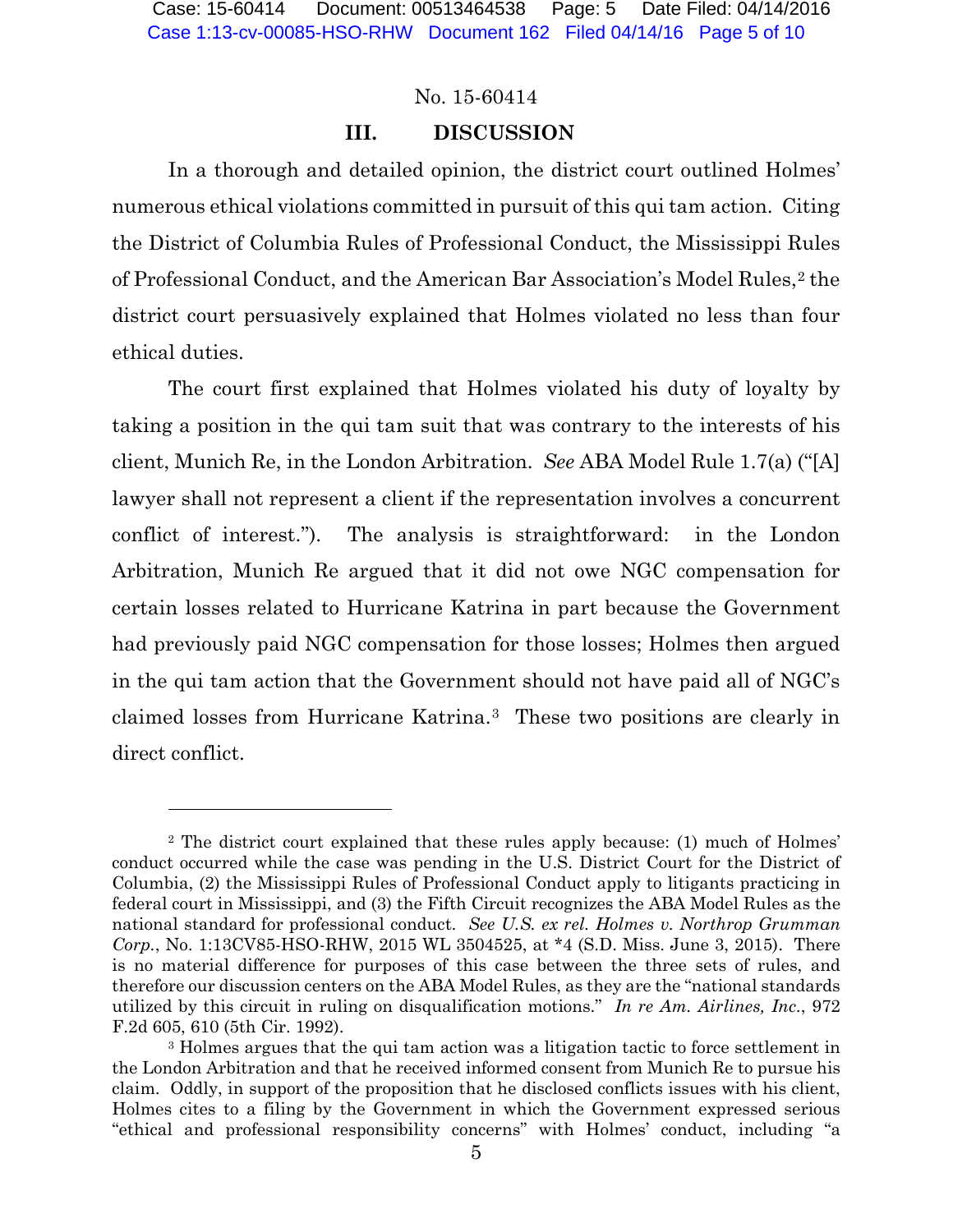Perhaps most troubling of the violations was Holmes' blatant disregard for the Protective Order and his related violation of his duty of candor to the court. There is no dispute that Holmes violated the express terms of the Protective Order by relaying the documents he received in the Protective Order Litigation to the Department of Justice and the district court in the qui tam action; indeed, Holmes has conceded the point.<sup>4</sup> He also concedes on appeal that he was obligated to follow the Protective Order in pursuing his qui tam claim.5

The district court also concluded that Holmes violated his duty of candor during the course of the Protective Order Litigation. Holmes and Fisher told the court in the Protective Order Litigation on April 6, 2010, that Munich Re was seeking documents for use solely in the London Arbitration. On June 2, 2010, Holmes filed the qui tam suit, and told the court there that he expected that the documents he received from the Navy would prove NGC's alleged fraud. Holmes stipulated to the Protective Order on June 18, 2010, and the order was entered on June 24. He then promptly disclosed the documents he

l

potential conflict between [Holmes'] claims in this qui tam action and those of [his] insurance company client[, Munich Re,] in its arbitration with NGC." The Government further stated that its communications with Munich Re did not assuage these concerns. The other evidence that Holmes cites for this claim is limited, and indicates that he represented to Munich Re that he was legally required to bring his qui tam suit (which he was not) and that there is no attorney-client privilege issue (which the district court did not raise).

<sup>4</sup> In fact, Holmes filed a motion with the U.S. District Court for the District of Columbia to correct his violation of the Protective Order. In particular, he asked the court for a modification of the Order to allow him to use the protected documents in the qui tam suit and to sanction him in the amount of \$1,000 for his violation. The district court denied the motion, finding "no reason—let alone good cause—to change the terms of the original protective order." *Munchener Ruckversicherungs-Gesellschaft Aktiengesellschaft in Munchen v. Northrop Grumman Risk Mgmt. Inc.*, No. 10-551 (JEB), 2015 WL 8483241, at \*6 (D.D.C. Dec. 9, 2015).

<sup>5</sup> The district court similarly found that Holmes' disclosures included Munich Re's confidential information—obtained during the course of his representation—in violation of his duty of confidentiality. *See* ABA Model Rule 1.6(a) ("A lawyer shall not reveal information relating to the representation of a client unless the client gives informed consent . . . .").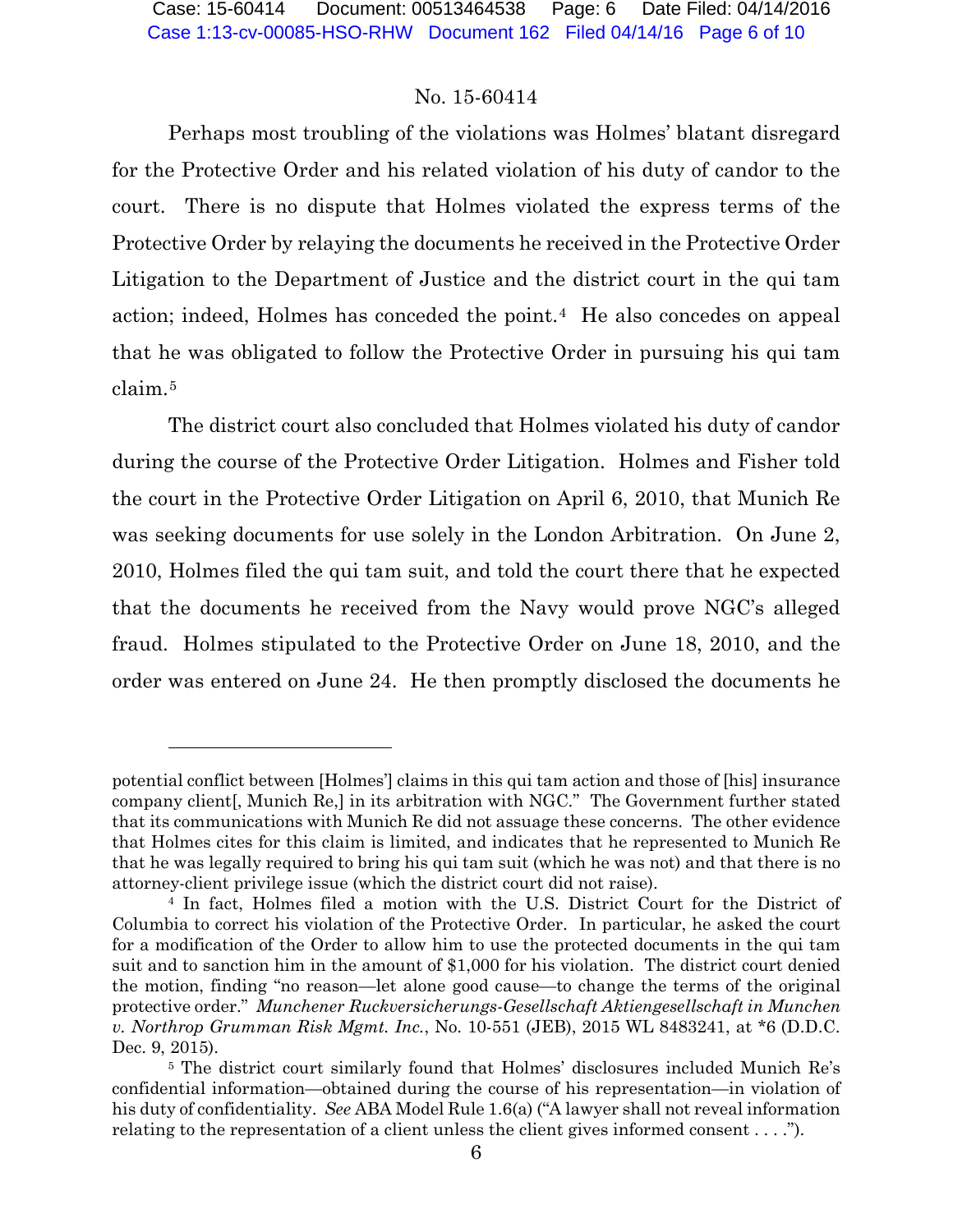received pursuant to the Protective Order to third parties in direct contravention of the terms of the Order and his representations to the court in the Protective Order Litigation. Later, in the operative First Amended Complaint, Holmes stated that he had "gained access to documents and information showing that the U.S. Government has been defrauded," including "documentation submitted by Northrop Grumman to the Navy." Based on this timeline, the district court did not clearly err in finding that Holmes violated his duty of candor in his representations to the court in the Protective Order Litigation.<sup>6</sup> *See* ABA Model Rule 3.3(a) ("A lawyer shall not knowingly ... make a false statement of fact or law to a tribunal or fail to correct a false statement of material fact or law previously made to the tribunal by the lawyer."); *see also* ABA Model Rules 4.1(a), 8.4(c). This timeline also supports the court's finding that Holmes *knowingly* violated the Protective Order.

 The district court concluded that (1) "based on the totality of the ethical violations committed by Holmes surrounding this qui tam case, Holmes should be disqualified from serving as relator in this case," and (2) "merely disqualifying Holmes from serving as relator without dismissing the case would greatly prejudice Northrop Grumman because the case would be tried on a record developed primarily through the fruits of Holmes' unethical conduct." Citing *Quest Diagnostics*, 734 F.3d at 167, the district court noted that its dismissal of the complaint was further justified by the fact that neither the United States, as the real party in interest, nor any other relator was foreclosed from bringing the claims.

-

<sup>6</sup> Holmes claims that he was "extremely candid" with the court "about documents, where they came from, and the fact that he needed further guidance from the District Court as to how to deal with them." In support he cites filings made with the district court in the qui tam suit. This argument is, at best, misguided: he violated his duty of candor to the court in the Protective Order Litigation in an apparent effort to gain access to the relevant documents—his disclosures in the qui tam suit are therefore irrelevant.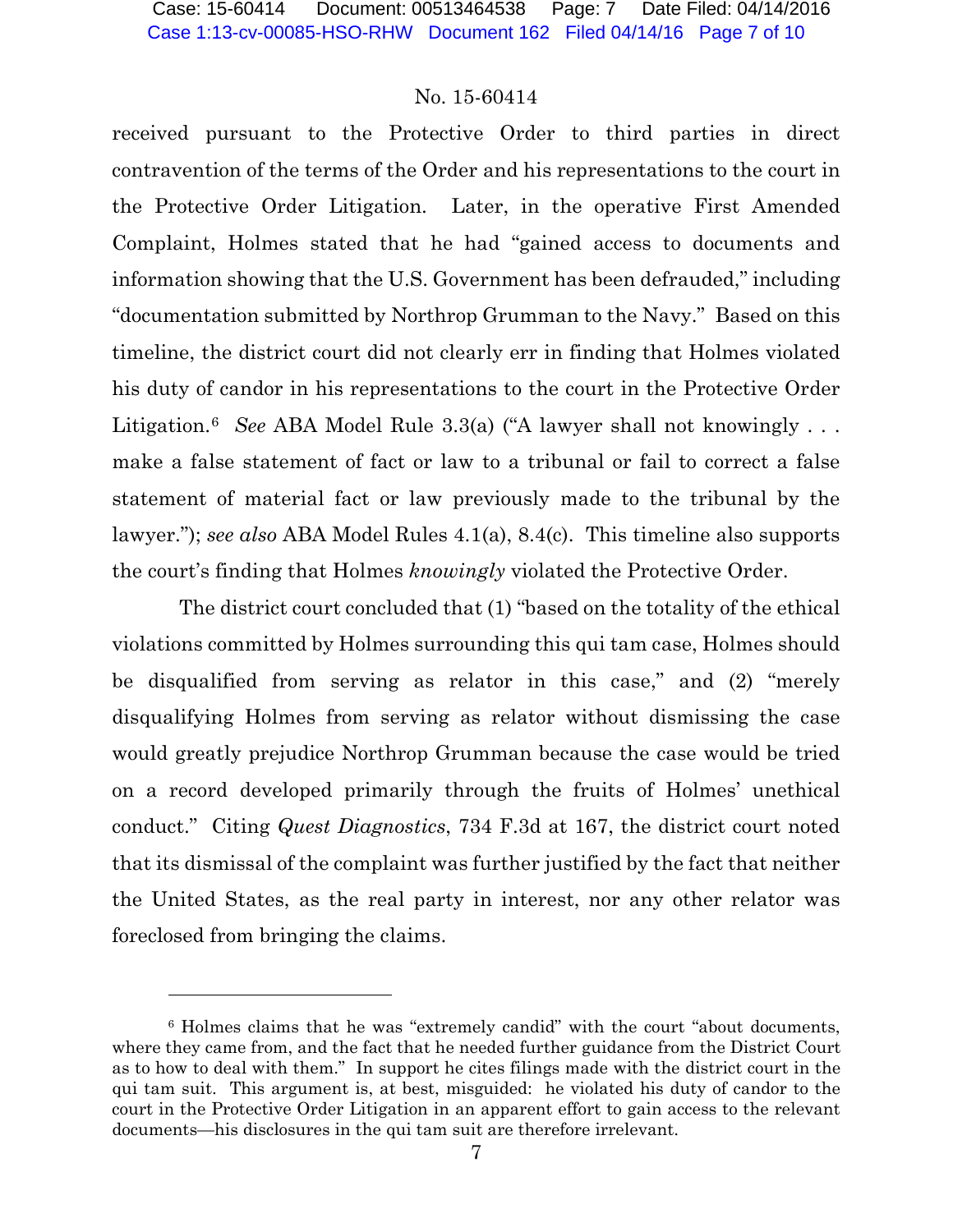District courts are afforded discretion in penalizing ethical violations, including disqualifying a relator and dismissing his suit in a qui tam action, *see id.* at 165–69 (affirming the disqualification of relator and the dismissal of the complaint in qui tam suit for ethical violations); *Salmeron*, 579 F.3d at 798 (similar), and Holmes has failed to raise any competent argument as to how the district court abused its discretion here. In his briefing before the district court, Holmes challenged his disqualification largely based on his assertion that ethics rules and confidentiality duties are inapplicable in FCA cases. He now acknowledges on appeal that he is obligated to abide by his ethical obligations as a lawyer—even in FCA cases—and that he was and is bound by the terms of the Protective Order.7

In addition to conceding these points of law, his brief on appeal fails to muster a cognizable argument to bolster his position, as it lacks any meaningful citation to legal authority,8 and contains only sparse reference to the record on appeal.9 This failure is inexcusable given that Holmes is an experienced attorney and has already been warned by the district court in this

 $\overline{a}$ 

<sup>7</sup> *See Quest Diagnostics Inc.*, 734 F.3d at 163 (citing *Bates v. Dow Agrosciences LLC*, 544 U.S. 431, 449 (2005), and holding that nothing in the FCA evinces a clear legislative intent to preempt state statutes and rules that regulate attorneys' disclosure of client confidences); *Holden v. Simpson Paper Co.*, 48 F. App'x 917, 2002 WL 31115137, at \*2 (5th Cir. Sept. 18, 2002) ("Deliberately disobeying court orders demonstrates sufficient bad faith to justify a district court's sanction under its inherent powers.").

<sup>8</sup> In his brief, Holmes' legal citations are limited to the following: one case (in the standard of review section); Rule 12(b)(6) (in the standard of review section); the FCA (twice, in the jurisdiction section); and 18 U.S.C.  $\S$  4 (in the facts section). He also includes crossreferences to portions of motions that he filed in district court; however, we have previously held that "an appellant may not incorporate by reference arguments made in the district court." *Ctr. for Biological Diversity, Inc. v. BP Am. Prod. Co.*, 704 F.3d 413, 431 n.6 (5th Cir. 2013).

<sup>9</sup> Holmes' only meaningful citations to the record are discussed in footnotes 3 & 6, *supra*.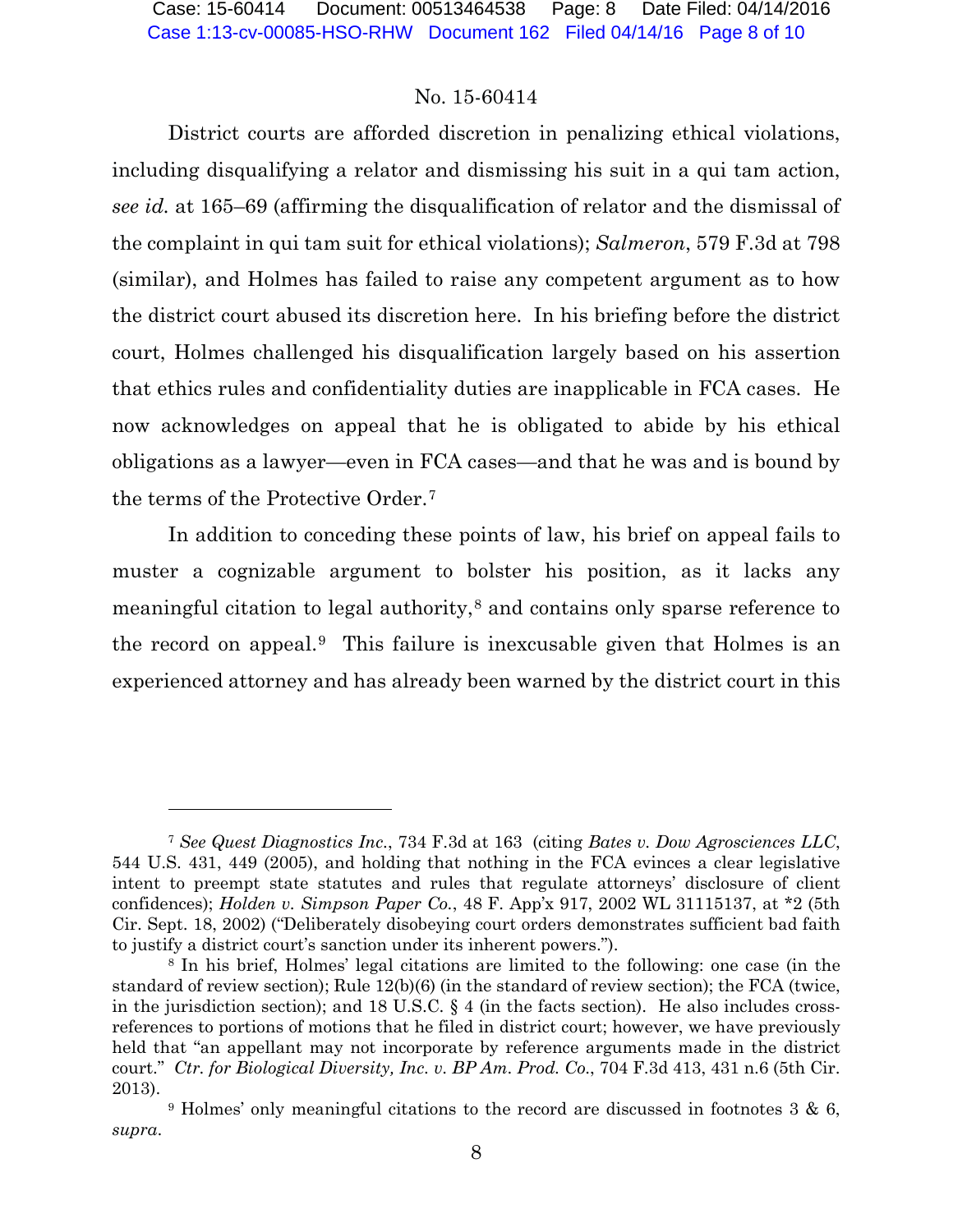litigation about his failure to properly brief matters.<sup>10</sup> We therefore decline the invitation to dig through Holmes' bald assertions and marshal an argument on his behalf; as we have previously stated, "[j]udges are not like pigs, hunting for truffles buried in briefs." *de la O v. Hous. Auth. of City of El Paso*, 417 F.3d 495, 501 (5th Cir. 2005) (quoting *United States v. Dunkel,* 927 F.2d 955, 956 (7th Cir. 1991)).11

Holmes' remaining argument on appeal is that the district court did not afford him an evidentiary hearing on NGC's disqualification motion; however, Holmes did not raise any evidentiary issues before the district court and there is no indication that he ever requested an evidentiary hearing on the disqualification motion. And, sure enough, he fails to cite any legal authority on appeal supporting the position that he is entitled to a hearing. We therefore find no reason to conclude that the district court abused its discretion in not holding an evidentiary hearing on NGC's motion to disqualify. *See In re Eckstein Marine Serv. L.L.C.*, 672 F.3d 310, 319 (5th Cir. 2012) (stating that a

<sup>10</sup> Holmes is an experienced lawyer, having spent over forty-seven years as a practicing attorney, including as a partner in one of this country's largest law firms. The district court therefore warned Holmes that, although he is appearing *pro se*, he "is not automatically subject to the very liberal standards afforded to a non-attorney *pro se* plaintiff because an attorney is presumed to have a knowledge of the legal system and need less protections from the court." *See Richards v. Duke Univ.*, 480 F. Supp. 2d 222, 234 (D.D.C. 2007); *Holtz v. Rockefeller & Co.*, 258 F.3d 62, 82 n.4 (2d Cir. 2001) (stating that "*pro se* attorneys . . . typically cannot claim the special consideration which the courts customarily grant to *pro se* parties." (internal quotation marks omitted)). Later, the district court issued an Order on Miscellaneous Relief, admonishing Holmes and stating: "in what appears to be a recurring practice of the relators in this case, they cite no case law, statute, or other legal authority indicating this Court's power to grant such relief, nor does the Court discern any legal basis for doing so." The court then specifically ordered that "the relators shall refrain from filing any further motions in this case without citations to supporting legal authority."

<sup>11</sup> *See also United States v. Scroggins*, 599 F.3d 433, 446–47 (5th Cir. 2010) ("A party that asserts an argument on appeal, but fails to adequately brief it, is deemed to have waived it. . . . [A]mong other requirements to properly raise an argument, a party must ordinarily identify the relevant legal standards and any relevant Fifth Circuit cases." (citation and internal quotation marks omitted)).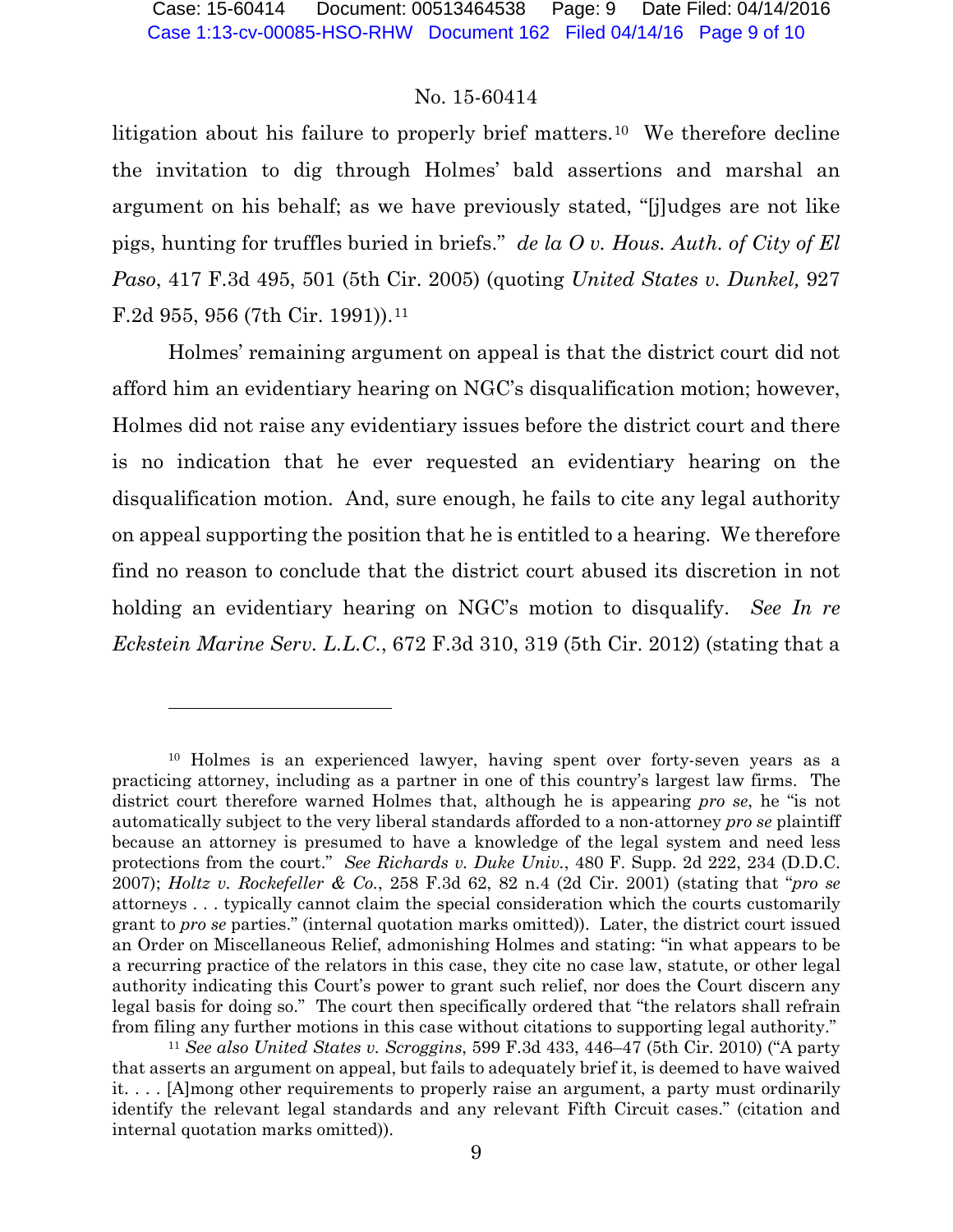district court's denial of an evidentiary hearing is reviewed for abuse of discretion); *see also United States v. Skilling*, 554 F.3d 529, 568 n.63 (5th Cir. 2009), *aff'd in part, vacated in part on other grounds,* 561 U.S. 358 (2010) (holding that appellant waived his argument that he was entitled to an evidentiary hearing because the appellant failed to brief the following issues: "When is a district court obligated to hold an evidentiary hearing? What is the standard of review? Are there any relevant Fifth Circuit cases?").

# **IV. CONCLUSION**

Given Holmes' failure to challenge the district court's careful and wellreasoned opinion in any meaningful way, we AFFIRM.